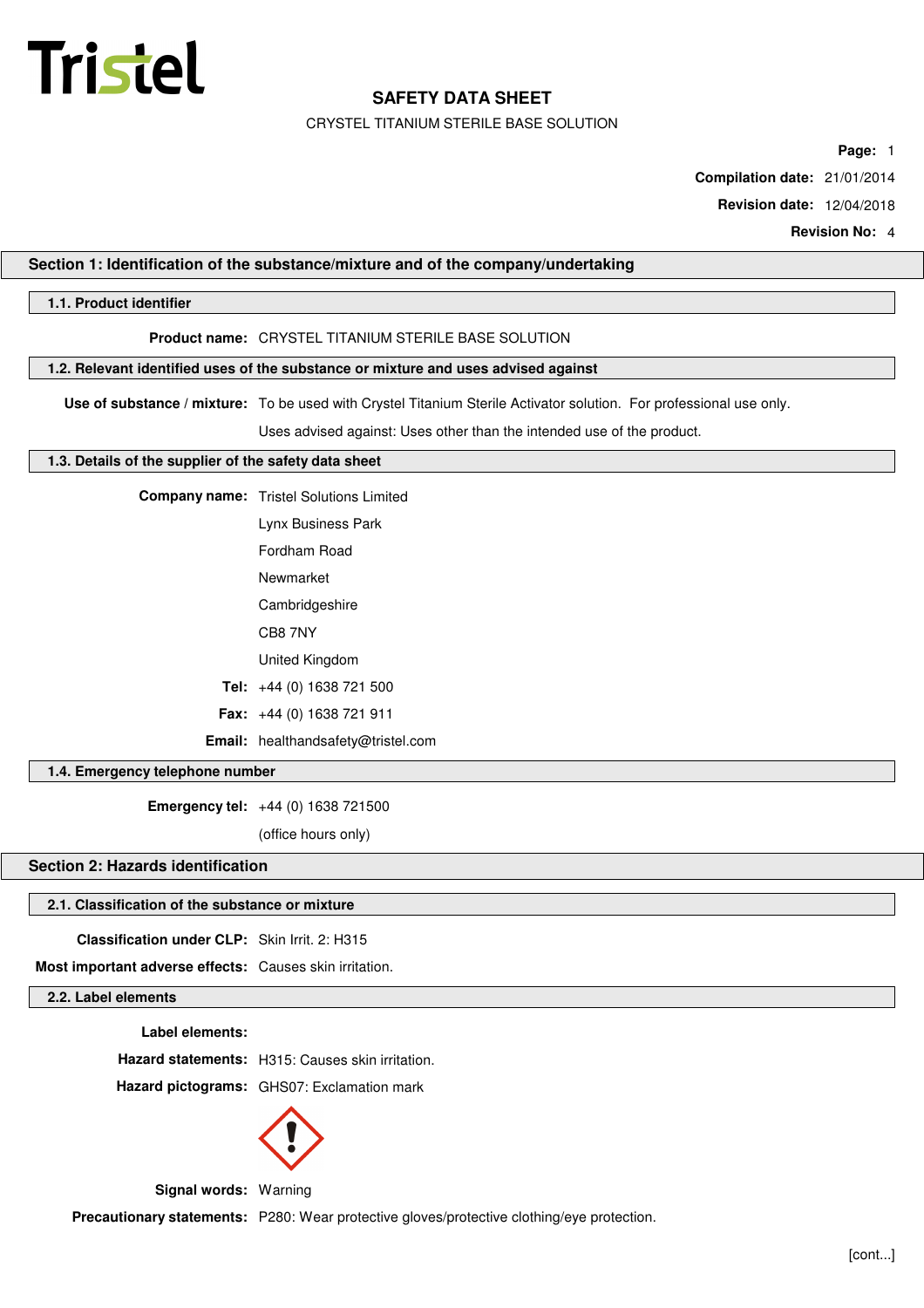### CRYSTEL TITANIUM STERILE BASE SOLUTION

**Page:** 2

P332+313: If skin irritation occurs: Get medical advice.

P302+352: IF ON SKIN: Wash with plenty of water/.

**2.3. Other hazards**

**PBT:** This product is not identified as a PBT/vPvB substance.

### **Section 3: Composition/information on ingredients**

**3.2. Mixtures**

#### **Hazardous ingredients:**

CITRIC ACID MONOHYDRATE

| <b>EINECS</b> | CAS       | ' WEL<br>PBT | <b>CLP Classification</b> | Percent                         |
|---------------|-----------|--------------|---------------------------|---------------------------------|
|               | 5949-29-1 | -            | Eye Irrit. 2: H319        | 10%<br>$\overline{\phantom{0}}$ |

### **Section 4: First aid measures**

### **4.1. Description of first aid measures**

**Skin contact:** Wash immediately with plenty of soap and water.

**Eye contact:** Rinse eyes with water and seek medical advice if irritation persists.

**Ingestion:** Wash out mouth with water.

**Inhalation:** Move to fresh air in case of accidental inhalation of vapours.

### **4.2. Most important symptoms and effects, both acute and delayed**

**Skin contact:** There may be mild irritation at the site of contact.

**Eye contact:** There may be irritation and redness.

**Ingestion:** There may be irritation of the throat.

**Inhalation:** There may be irritation of the throat with a feeling of tightness in the chest.

#### **4.3. Indication of any immediate medical attention and special treatment needed**

**Immediate / special treatment:** Not applicable.

#### **Section 5: Fire-fighting measures**

### **5.1. Extinguishing media**

**Extinguishing media:** Suitable extinguishing media for the surrounding fire should be used. Use water spray

to cool containers.

# **5.2. Special hazards arising from the substance or mixture**

**Exposure hazards:** In combustion emits toxic fumes.

**5.3. Advice for fire-fighters**

**Advice for fire-fighters:** Wear self-contained breathing apparatus. Wear protective clothing to prevent contact with skin and eyes.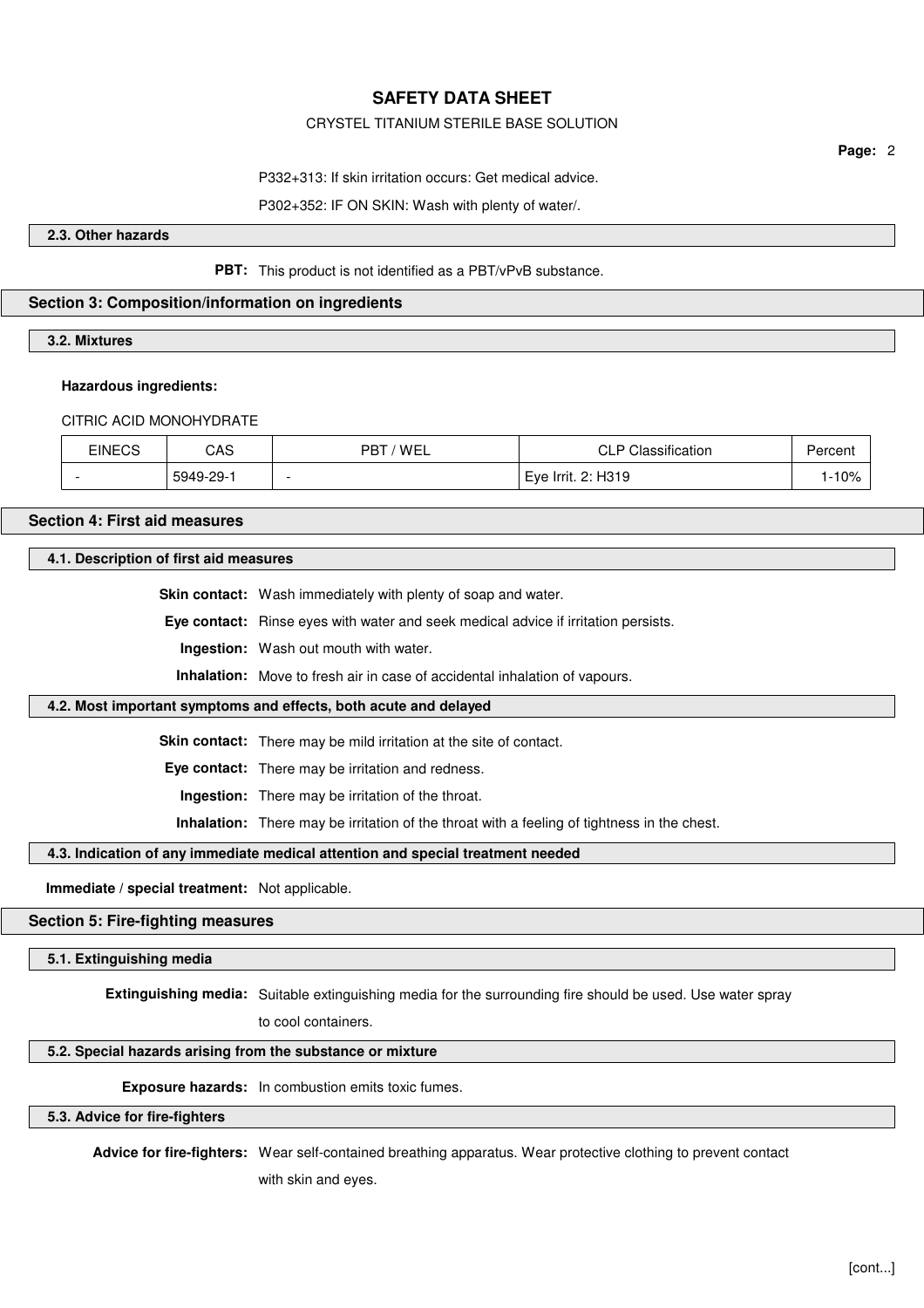#### CRYSTEL TITANIUM STERILE BASE SOLUTION

**Page:** 3

#### **Section 6: Accidental release measures**

#### **6.1. Personal precautions, protective equipment and emergency procedures**

**Personal precautions:** Refer to section 8 of SDS for personal protection details. Turn leaking containers leak-

side up to prevent the escape of liquid.

### **6.2. Environmental precautions**

**Environmental precautions:** Do not discharge into drains or rivers. Contain the spillage using bunding.

#### **6.3. Methods and material for containment and cleaning up**

**Clean-up procedures:** Absorb into dry earth or sand. Transfer to a closable, labelled salvage container for

disposal by an appropriate method.

### **6.4. Reference to other sections**

**Reference to other sections:** Refer to section 8 of SDS. Refer to section 13 of SDS.

#### **Section 7: Handling and storage**

### **7.1. Precautions for safe handling**

**Handling requirements:** Ensure there is sufficient ventilation of the area.

#### **7.2. Conditions for safe storage, including any incompatibilities**

**Storage conditions:** Store in a cool, well ventilated area. Keep container tightly closed.

#### **7.3. Specific end use(s)**

**Specific end use(s):** To be used with Crystel Titanium Sterile Activator solution. For professional use only.

### **Section 8: Exposure controls/personal protection**

#### **8.1. Control parameters**

**Workplace exposure limits:** No data available.

#### **DNEL/PNEC Values**

**DNEL / PNEC** No data available.

**8.2. Exposure controls**

**Respiratory protection:** Respiratory protection not required.

**Hand protection:** Protective gloves.

**Eye protection:** Safety glasses. Ensure eye bath is to hand.

**Skin protection:** Protective clothing.

## **Section 9: Physical and chemical properties**

### **9.1. Information on basic physical and chemical properties**

#### State: Liquid

**Colour:** Colourless

**Evaporation rate:** No data available.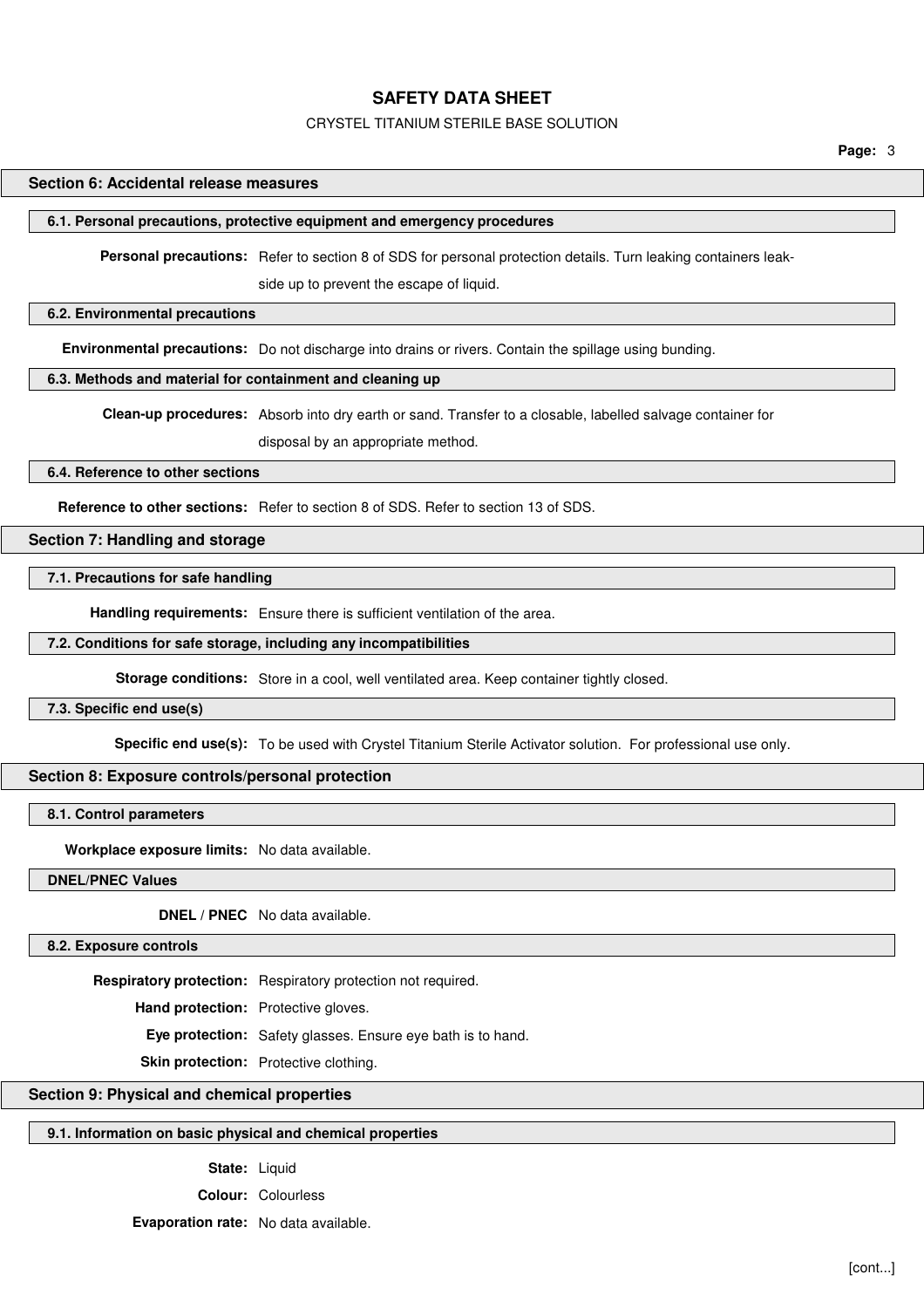### CRYSTEL TITANIUM STERILE BASE SOLUTION

|                                                         | <b>Oxidising:</b> No data available.      |                                                 |                                  |
|---------------------------------------------------------|-------------------------------------------|-------------------------------------------------|----------------------------------|
| Solubility in water: No data available.                 |                                           |                                                 |                                  |
|                                                         | Viscosity: No data available.             |                                                 |                                  |
| Boiling point/range °C: No data available.              |                                           | Melting point/range °C: No data available.      |                                  |
| <b>Flammability limits %: lower:</b> No data available. |                                           |                                                 | <b>upper:</b> No data available. |
|                                                         | <b>Flash point °C:</b> No data available. | Part.coeff. n-octanol/water: No data available. |                                  |
| <b>Autoflammability °C:</b> No data available.          |                                           | Vapour pressure: No data available.             |                                  |
| <b>Relative density: 1.000</b>                          |                                           |                                                 | $pH: 1.5-2.5$                    |
|                                                         | VOC g/l: No data available.               |                                                 |                                  |

**9.2. Other information**

**Other information:** No data available.

### **Section 10: Stability and reactivity**

**10.1. Reactivity**

**Reactivity:** Stable under recommended transport or storage conditions.

**10.2. Chemical stability**

**Chemical stability:** Stable under normal conditions.

#### **10.3. Possibility of hazardous reactions**

**Hazardous reactions:** Hazardous reactions will not occur under normal transport or storage conditions.

Decomposition may occur on exposure to conditions or materials listed below.

## **10.4. Conditions to avoid**

**Conditions to avoid:** Heat.

**10.5. Incompatible materials**

**Materials to avoid:** Strong oxidising agents. Strong acids.

### **10.6. Hazardous decomposition products**

**Haz. decomp. products:** In combustion emits toxic fumes.

# **Section 11: Toxicological information**

**11.1. Information on toxicological effects**

#### **Hazardous ingredients:**

#### **CITRIC ACID MONOHYDRATE**

| $\bigcap F^{pM}$<br>ิ ≺MAL | RAT        | LD50<br>___ | $-2000$ | mg/kg      |
|----------------------------|------------|-------------|---------|------------|
| ORAL                       | <b>RAT</b> | LD50        | 1700    | ma/ka<br>ີ |

**Page:** 4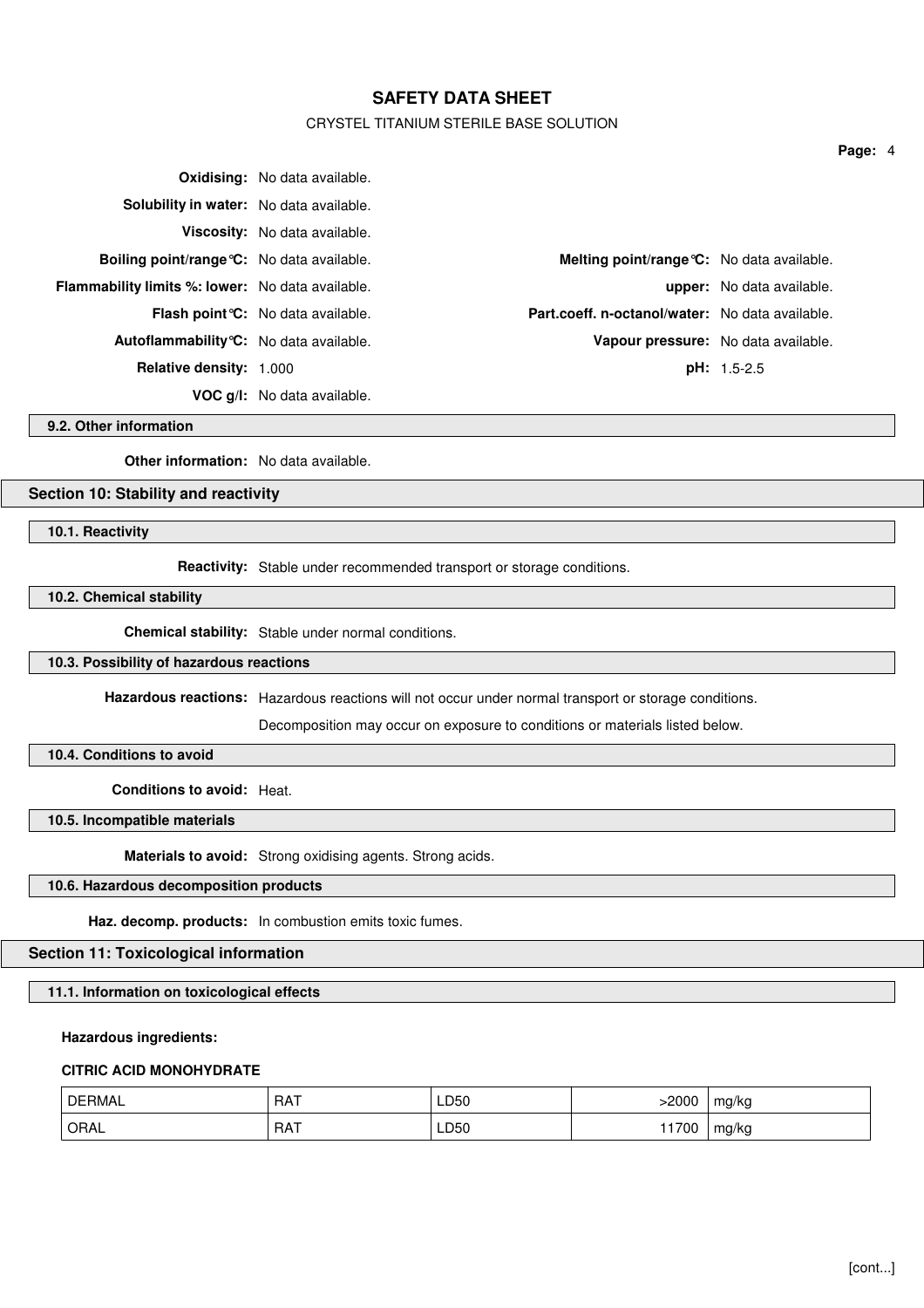## CRYSTEL TITANIUM STERILE BASE SOLUTION

|                                                                                             |                                                                                    |                                                                                     |  |         | Page: 5 |
|---------------------------------------------------------------------------------------------|------------------------------------------------------------------------------------|-------------------------------------------------------------------------------------|--|---------|---------|
| <b>Relevant hazards for product:</b><br>Hazard                                              |                                                                                    | Route                                                                               |  | Basis   |         |
| Skin corrosion/irritation                                                                   | <b>DRM</b><br>Hazardous: calculated                                                |                                                                                     |  |         |         |
|                                                                                             |                                                                                    |                                                                                     |  |         |         |
| Symptoms / routes of exposure                                                               |                                                                                    |                                                                                     |  |         |         |
|                                                                                             | Skin contact: There may be mild irritation at the site of contact.                 |                                                                                     |  |         |         |
|                                                                                             | Eye contact: There may be irritation and redness.                                  |                                                                                     |  |         |         |
|                                                                                             | Ingestion: There may be irritation of the throat.                                  |                                                                                     |  |         |         |
| Inhalation: There may be irritation of the throat with a feeling of tightness in the chest. |                                                                                    |                                                                                     |  |         |         |
| Section 12: Ecological information                                                          |                                                                                    |                                                                                     |  |         |         |
| 12.1. Toxicity                                                                              |                                                                                    |                                                                                     |  |         |         |
|                                                                                             |                                                                                    |                                                                                     |  |         |         |
| <b>Hazardous ingredients:</b>                                                               |                                                                                    |                                                                                     |  |         |         |
| <b>CITRIC ACID MONOHYDRATE</b>                                                              |                                                                                    |                                                                                     |  |         |         |
|                                                                                             |                                                                                    | 96H LC50                                                                            |  | 440-706 |         |
| <b>FISH</b>                                                                                 | mg/l                                                                               |                                                                                     |  |         |         |
| 12.2. Persistence and degradability                                                         |                                                                                    |                                                                                     |  |         |         |
| Persistence and degradability: Biodegradable.                                               |                                                                                    |                                                                                     |  |         |         |
| 12.3. Bioaccumulative potential                                                             |                                                                                    |                                                                                     |  |         |         |
|                                                                                             | Bioaccumulative potential: No bioaccumulation potential.                           |                                                                                     |  |         |         |
| 12.4. Mobility in soil                                                                      |                                                                                    |                                                                                     |  |         |         |
|                                                                                             | Mobility: Readily absorbed into soil. Not classified as environmentally hazardous. |                                                                                     |  |         |         |
| 12.5. Results of PBT and vPvB assessment                                                    |                                                                                    |                                                                                     |  |         |         |
|                                                                                             |                                                                                    | PBT identification: This product is not identified as a PBT/vPvB substance.         |  |         |         |
| 12.6. Other adverse effects                                                                 |                                                                                    |                                                                                     |  |         |         |
| Other adverse effects: Negligible ecotoxicity.                                              |                                                                                    |                                                                                     |  |         |         |
| <b>Section 13: Disposal considerations</b>                                                  |                                                                                    |                                                                                     |  |         |         |
| 13.1. Waste treatment methods                                                               |                                                                                    |                                                                                     |  |         |         |
|                                                                                             |                                                                                    | NB: The user's attention is drawn to the possible existence of regional or national |  |         |         |

regulations regarding disposal.

## **Section 14: Transport information**

**14.1. UN number**

**UN number:** Not applicable